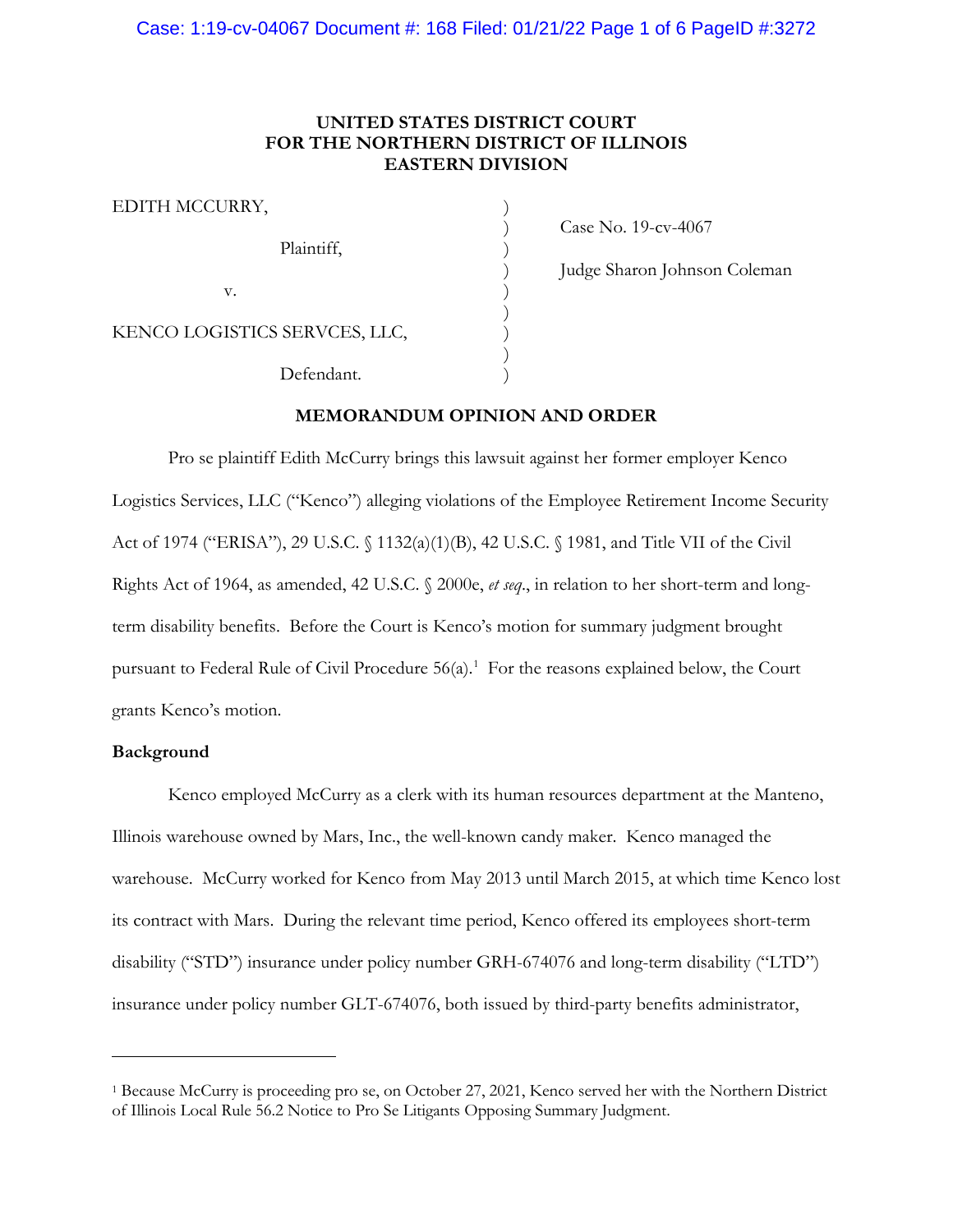#### Case: 1:19-cv-04067 Document #: 168 Filed: 01/21/22 Page 2 of 6 PageID #:3273

Hartford Life and Accident Insurance Company ("The Hartford"). In short, the Hartford insured and administered Kenco's disability benefit plans. On October 15, 2020, the Court dismissed the Hartford without prejudice from this lawsuit based on its motion to dismiss for improper venue.<sup>[2](#page-1-0)</sup>

Construing her pro se complaint liberally, *see Harris v. United States*, 13 F.4th 623, 627 (7th Cir. 2021), McCurry alleges that on or about January 3, 2015, she was unable to return to work due to high blood pressure, stress, anxiety, and other undiagnosed health conditions. She further alleges that on January 5, 2015, she notified the Hartford of her inability to return to work, and thereafter, the Hartford informed her of the amount of benefits she would receive. McCurry also alleges that she experienced interruptions to her STD and LTD benefits, but that the Hartford reinstated them on July 13, 2016. Attached to McCurry's complaint is the Hartford's correspondence with her substantiating these allegations, along with the relevant STD and LTD plans. McCurry received LTD benefits well after her employment ended with Kenco in March 2015.

Although Kenco was the plan administrator for the STD and LTD plans, according to the policies, the Hartford was the plans' fiduciary and had sole discretion and authority to determine eligibility for benefits and to construe and interpret all terms of the policies. (R. 158-1, Ex. B., STD Plan, at 17, 27, 29; Ex. C., LTD Plan, at 20, 32, 34). The relevant STD and LTD plans state: "The Plan has designated and named the Insurance Company as the claims fiduciary for benefits provided under the Policy. The Plan has granted the Insurance Company full discretion and authority to determine eligibility for benefits and to construe and interpret all terms and provisions of the Policy." Furthermore, there is unrebutted evidence in the record that Kenco did not influence the Hartford's decisions in relation to McCurry's STD and LTD benefits, due in part to McCurry's

<span id="page-1-0"></span><sup>2</sup> The Court presume familiarity with its earlier rulings in this lawsuit, along with McCurry's similar lawsuit filed in the Central District of Illinois, 16-CV-2273, and her Seventh Circuit appeal in that lawsuit. *See McCurry v. Kenco Logistics Servs., LLC*, 942 F.3d 783 (7th Cir. 2019).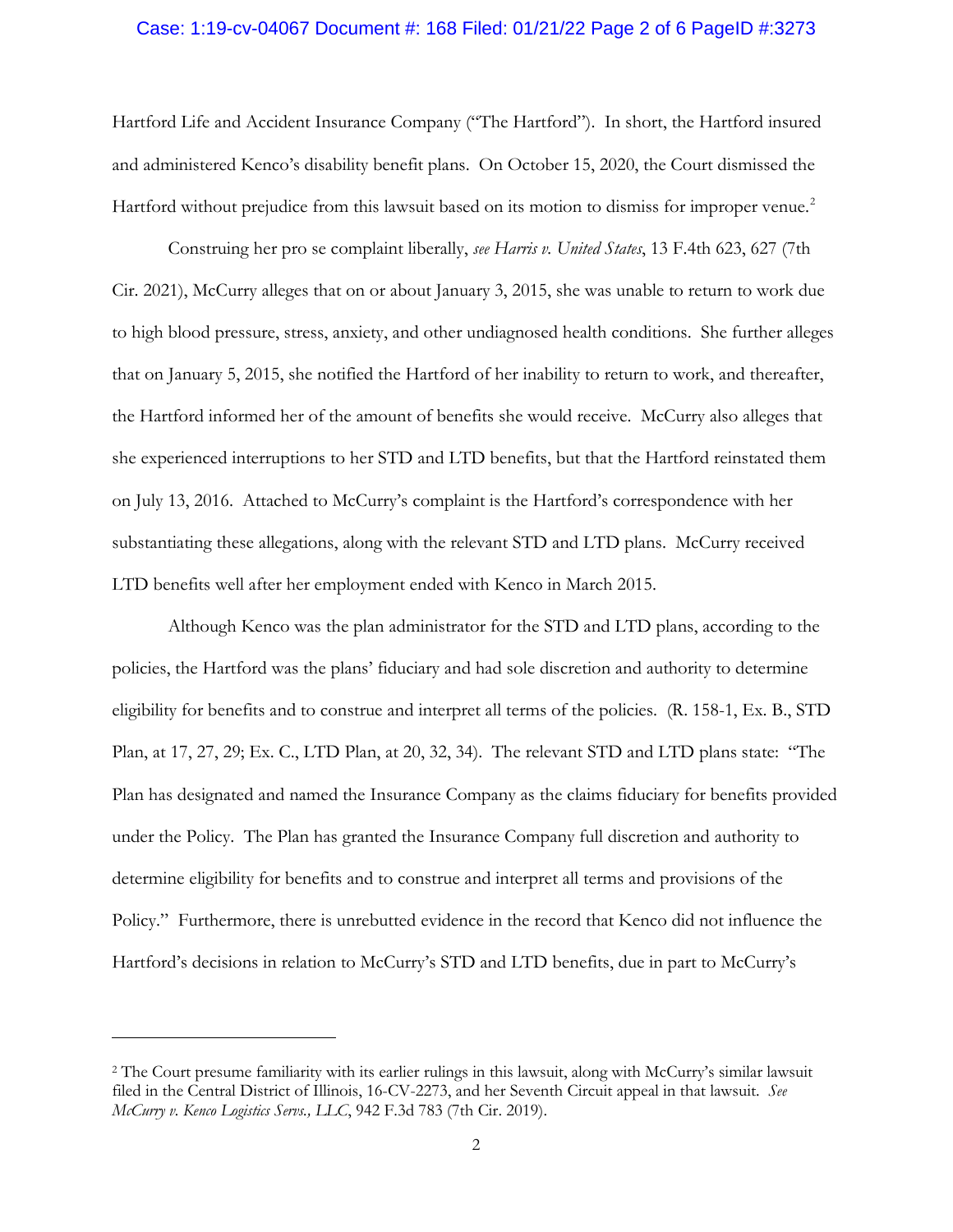#### Case: 1:19-cv-04067 Document #: 168 Filed: 01/21/22 Page 3 of 6 PageID #:3274

failure to comply with Local Rule 56. 1, which governs the presentation of evidence at summary judgment. *See McNeil v. United States*, 508 U.S. 106, 113 (1993) ("[W]e have never suggested that procedural rules in ordinary civil litigation should be interpreted so as to excuse mistakes by those who proceed without counsel."). Both the Central District of Illinois and the Seventh Circuit discussed the importance of McCurry following the local rules governing the summary judgment process, and thus, McCurry has been aware of these requirements since at least August 2018. *See Hinterberger v. City of Indianapolis*, 966 F.3d 523, 528 (7th Cir. 2020) ("district courts may require strict compliance with their local rules").

#### **Legal Standard**

Summary judgment is appropriate "if the movant shows that there is no genuine dispute as to any material fact and the movant is entitled to judgment as a matter of law." Fed.R.Civ.P. 56(a); *see also Celotex Corp. v. Catrett*, 477 U.S. 317, 322-23, 106 S.Ct. 2548, 91 L.Ed.2d 265 (1986). A genuine dispute as to any material fact exists if "the evidence is such that a reasonable jury could return a verdict for the nonmoving party." *Anderson v. Liberty Lobby, Inc*., 477 U.S. 242, 248, 106 S. Ct. 2505, 2510, 91 L.Ed. 2d 202 (1986). When determining whether a genuine issue of material fact exists, the Court must view the evidence and draw all reasonable inferences in favor of the nonmoving party. *Id*. at 255; *Hackett v. City of South Bend*, 956 F.3d 504, 507 (7th Cir. 2020). After "a properly supported motion for summary judgment is made, the adverse party 'must set forth specific facts showing that there is a genuine issue for trial.'" *Anderson*, 477 U.S. at 255 (quotation omitted).

#### **Discussion**

Because the Hartford was the sole decisionmaker, fiduciary, and obligor in determining McCurry's eligibility for STD and LTD benefits, Kenco contends that it cannot be held liable for any improper decisions in relation to the benefits McCurry received under ERISA. The Court agrees. *See Brooks v. Pactiv Corp*., 729 F.3d 758, 764 (7th Cir. 2013) (under ERISA "a cause of action

3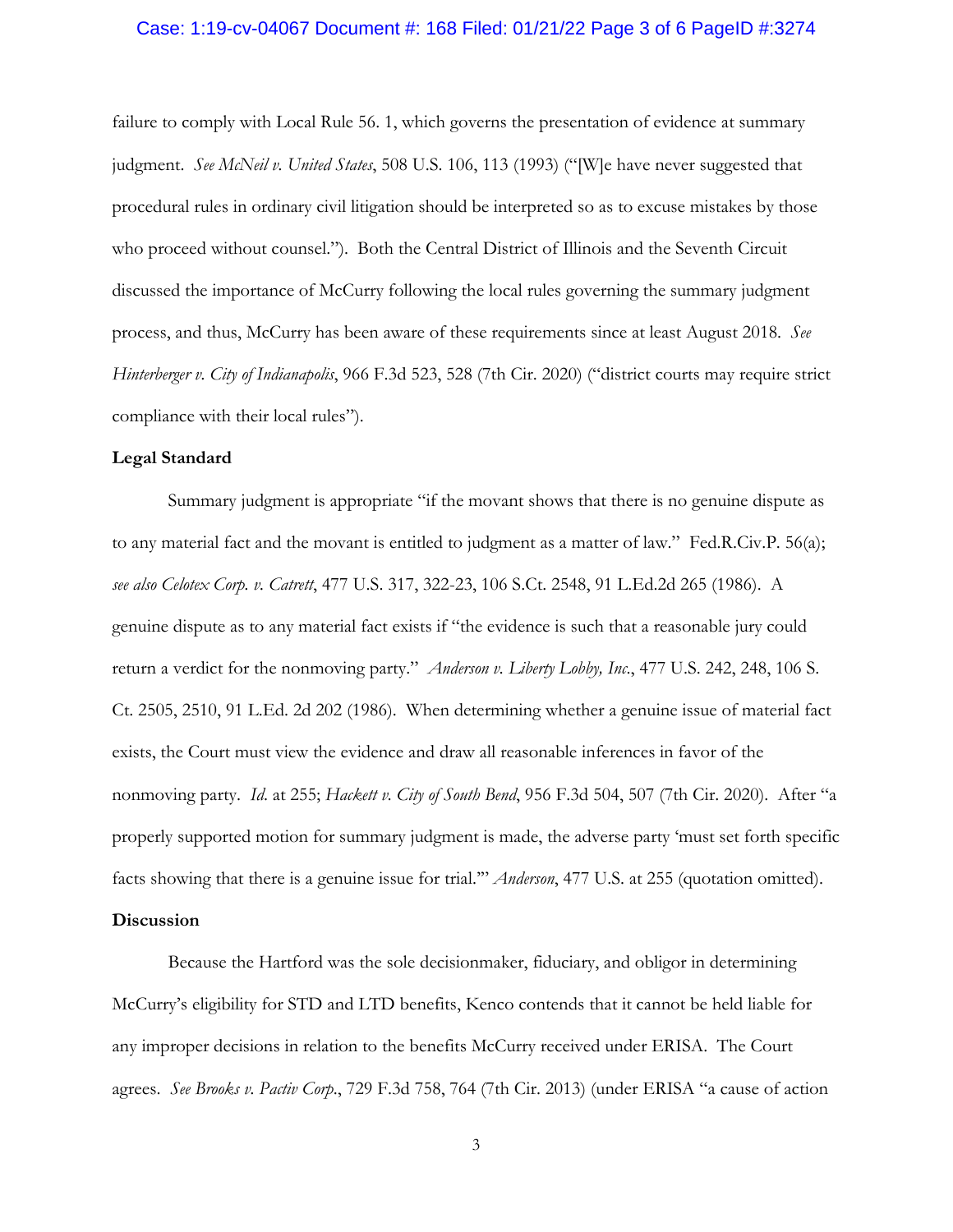#### Case: 1:19-cv-04067 Document #: 168 Filed: 01/21/22 Page 4 of 6 PageID #:3275

for 'benefits due' must be brought against the party having the obligation to pay."). Accordingly, McCurry's ERISA claim against Kenco fails as a matter of law. Similarly, McCurry's "fiduciary duty" claim is without merit because it is duplicative of her ERISA claim, and the Hartford is the undisputed fiduciary under the plans.

Next, the Court examines McCurry's Title VII and  $\S$  1981 employment discrimination claims under the same legal analysis, where the Court must determine "whether the evidence would permit a reasonable fact-finder to conclude that McCurry was subjected to an adverse employment action based on a statutorily prohibited factor." *McCurry v. Kenco Logistics Serv., LLC*, 942 F.3d 783, 788 (7th Cir. 2019). Keeping in mind McCurry's last day of employment with Kenco was March 29, 2015, the only adverse employment actions related to McCurry's STD and LTD benefits are the delay or denial of her post-employment disability benefits. Again, Kenco cannot be responsible for the delay or denial of McCurry's benefits because the Hartford was the sole decisionmaker, fiduciary, and obligor. Moreover, the Seventh Circuit upheld the Central District of Illinois' decision that Kenco did not discriminate against McCurry based on her race and sex under Title VII and § 1981 for conduct occurring before March 29, 2015. Therefore, McCurry's employment discrimination claims are untenable.

In her response brief, McCurry argues that Kenco should be estopped from its present arguments because they are inconsistent with Kenco's "judicial admissions" in the parties' pending Department of Labor ("DOL") proceeding. To give context, on April 20, 2018, before McCurry filed this lawsuit, she filed an administrative complaint with the DOL alleging that Kenco violated the Food Safety Modernization Act ("FSMA") by denying her long-term disability benefits in retaliation for her testifying in a FSMA whistleblower case brought by another Kenco employee. On November 2, 2020, an Administrative Law Judge ("ALJ") granted Kenco's motion for a summary decision concluding there was no evidence in the record creating a genuine issue of

4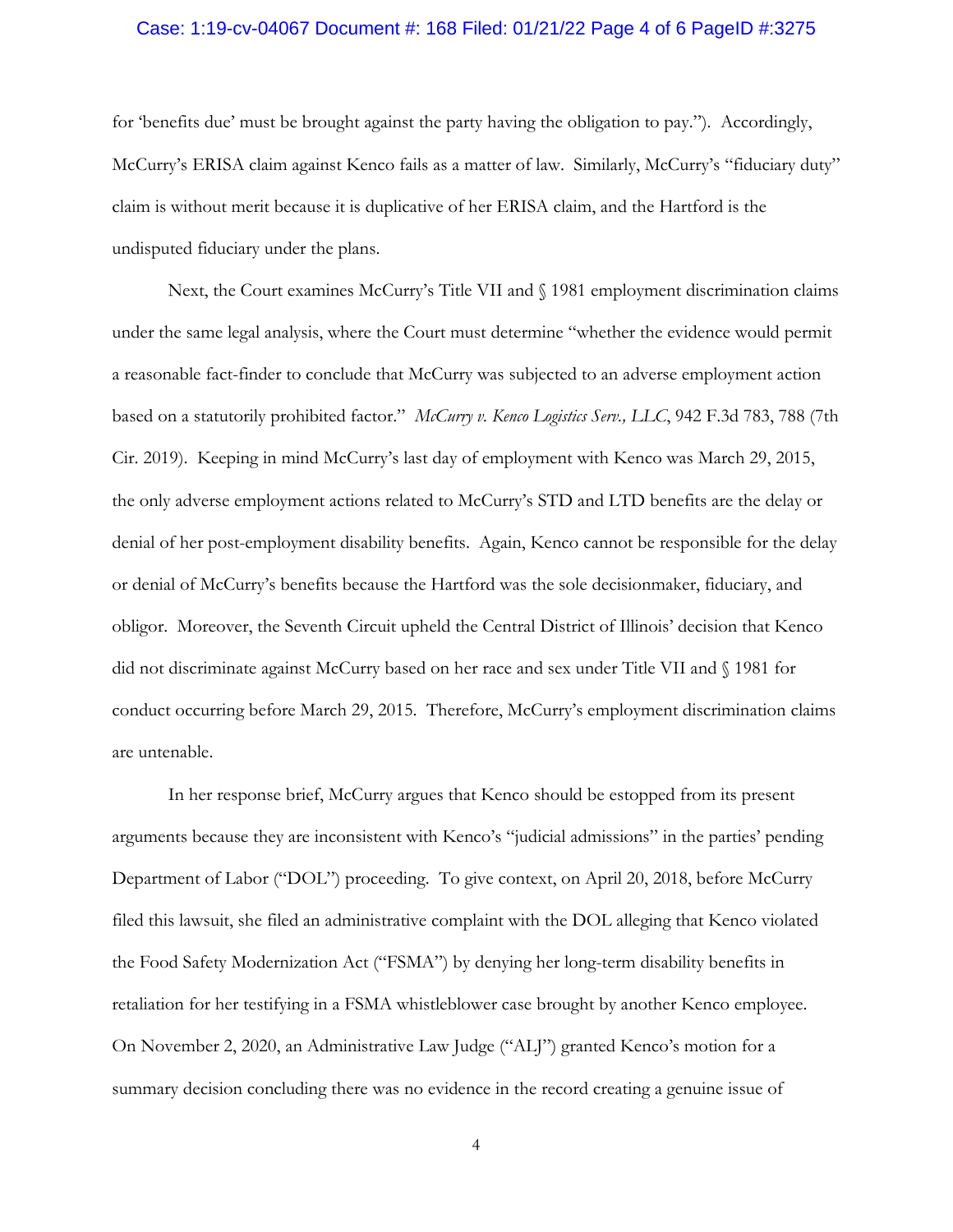#### Case: 1:19-cv-04067 Document #: 168 Filed: 01/21/22 Page 5 of 6 PageID #:3276

material fact as to whether McCurry's alleged protected activity was a contributing factor in any adverse action. Because the ALJ based his decision on an issue that the parties had not briefed, the Administrative Review Board vacated and remanded the ALJ's ruling. On remand, the ALJ order the parties to brief the discrete issue of whether McCurry's alleged protected activity was a contributing factor in the denial of her long-term disability benefits. The ALJ has yet to rule on remand.

Judicial estoppel applies when "a party succeeds on one legal position and later tries to reverse its position on the same issue." *Looper v. Cook Inc.*, 20 F.4th 387, 398 (7th Cir. 2021). Assuming judicial estoppel applies under the circumstances, McCurry has failed to articulate any inconsistent positions that Kenco made in the administrative case in contrast to the present federal litigation. Indeed, after reviewing Kenco's filings in the administrative case, Kenco makes the same arguments it makes here, namely, that McCurry's employment with Kenco ended in March 2015 and that the decisions surrounding McCurry's receipt of post-termination benefits, including long-term disability coverage, are not attributable to Kenco because these benefits were handled by a thirdparty benefits administrator. In the same vein, McCurry fails to provide factual or legal support that Kenco "waived" arguments in this lawsuit by not making them in front of the ALJ.

Last, McCurry rehashes numerous arguments she previously made during discovery in this lawsuit that both the Court and Magistrate Judge Fuentes rejected. These complaints include the unsupported argument that Kenco did not turn over a relevant Hartford policy during discovery, along with McCurry's allegations that Kenco committed "fraud on the court." The Court will not re-address these unsupported arguments, as such review would be a waste of limited and valuable judicial resources. *See Dix v. Edelman Fin. Serv., LLC,* 978 F.3d 507, 521 (7th Cir. 2020); *McCurry*, 942 F.3d at 790.

5